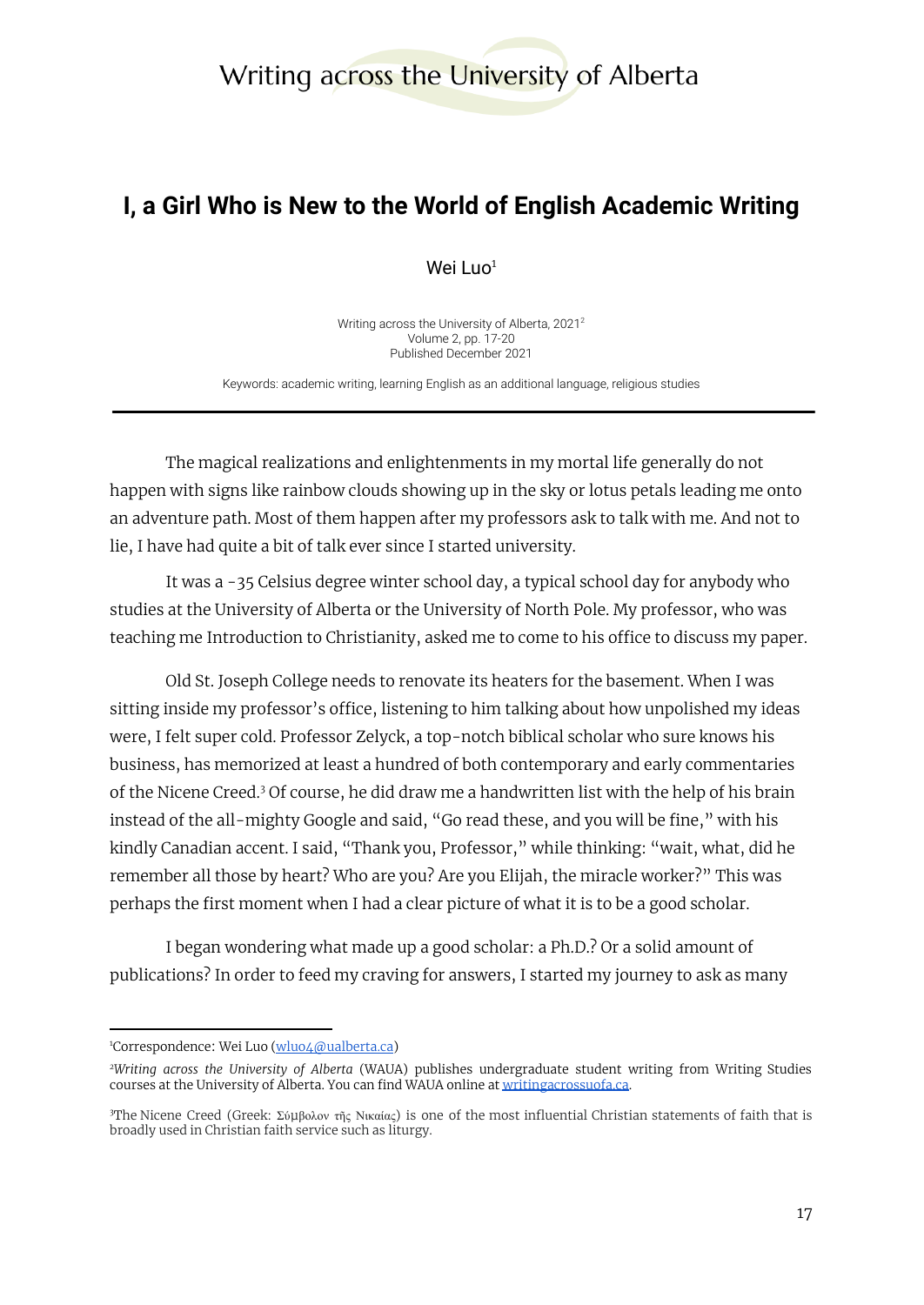professors of mine about their origin stories as academics. The answers were varied and sometimes conflicted with each other. Still, they all seemed to lead to three significant clues for my question: the ability to research one subject, examine materials, and, most importantly, the ability to deliver one's ideas within one paper.

## 'Unpick the Complexity into Simpleness'(化繁为简/Hua Fan Wei Jian)

As a person who has never received any systematized English training, my English writing ability was terrible. Back in the first year, when I got into the U of A, my academic school life was like a 5-cent supermarket paper bag appointed to contain dangerous chemical goods for a lab, and I am talking about things like sodium cyanide. In other words, I did not feel like I could even handle papers, let alone write a good one. But I sure love my major, religious studies, and am willing to bug my professors as much as I can so that I can survive in the field and find some success.

Through the charity English writing training given by my professors, who are actually teaching me Buddhism studies and classical theories of religions, I began to enter a minor stage of Nirvana (a Hindu idea of enlightenment). This is just a fancy way of saying that I realized that the contents matter the most in an academic paper. I began to write as straightforwardly as I could, for I remembered Professor Quinter once said to me, "if you can show your understanding of Shingon Buddhism to seven-year-old children and successfully make them understand, then you made it to the highest stage of a Religious Studies scholar." It was perhaps what Taoism refers to as 'unpick the complexity into simpleness'(化繁为简 /Hua Fan Wei Jian).

Although my case is not like that; I do not have the ability to deliver the message with more complex writing, and my pen cannot write as precisely and luxuriously as a native English writer. Still, I say, I have entered the gate of English academic writing ever since then. In my view, non-native English writers should try to become good writers rather than perfect writers when they just start to write in English.

#### Breaking the Taboo in My Mind

Good research work includes many things, and in my field of Religious Studies, it involves encountering and examining as many relevant materials as one can. The core of this matter is that scholars in Humanities can never go further without the collected wisdom from the people who came before them and their peers.

In the field of Writing Studies, scholars have been discussing the uniqueness of academic readings for a long time. Scholars such as John C. Bean, Virginia A. Chappell, and Alice M. Gillam suggest that "Academic reading has unique demands and pleasures," and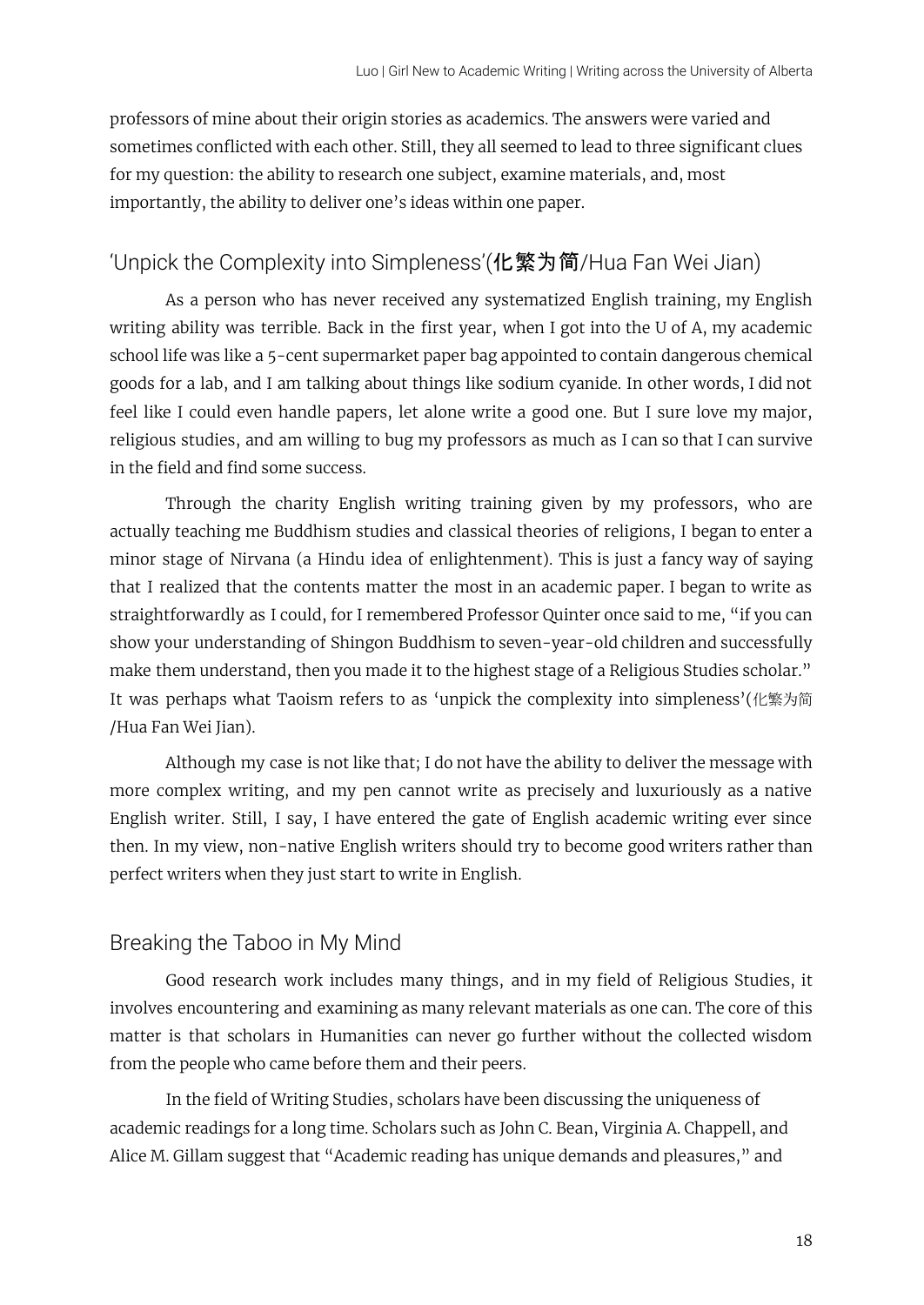doing those readings is like listening to logical debates that require readers to observe and critique in particular ways (2-5). Very often, students in my field will have to read more than a thousand claims from different scholars on one subject before writing a 3000-word research paper. Thus, while unpacking the tangling issues on a controversial topic, one can often find that scholars from different fields or even from the same field disagree with each other. It is even unlikely that everybody would agree on one approach. When I realized this, my mind completely changed, for I realized the fact that there are not that many universal truths and that disagreements in academia happen more often than I think. I was liberated because my writing sometimes can be controversial or non-mainstream, and it freed my pen from the fear of disagreeing with others who are more knowledgeable than I am. After I broke the taboo, I actually gained more respect for the world of academics, for it is filled with competition but is always inclusive of conflicts and different opinions.

#### The Love Potion From *A Midsummer Night's Dream*

As a student writer who fears having my peers read my papers deeply, I always want to meet the forest fairies and get some purple flower juice to put on my classmates' eyes so that they are going to love my papers blindly. But since I could never find the fairies' business number, I asked the university's Centre for Writers instead. Most of the tutors there don't have pointy ears, but their degrees in English and Film Studies seem very convincing to me.

All of my writing tutors had mentioned to me that a good writer should know how to communicate with their readers, and the critical point is to make sure the writer has an idea of their audience before starting to write. Perhaps the love potion for writing is to write the contents that the targeted audience might like, or even just try to give the pieces to the right audience.

Once I received this information, I began to do experiments as any good humanities student would. I started by communicating with my peers from my classes first to see what interested them in the class, what kinds of topics spoke to them the most and what they would say about my previous papers. For sure, I do feel like a clout chaser while doing it. Still, preparation activity like this actually ensures that I will explain certain contents that others are unfamiliar with, will give me inspiration for topics, and most importantly, help me to develop a writing style that is more understandable to others. As a Chinese student from China, I received a very different education than most of my Canadian peers, which means that my writing style is foreign, and some of my punchlines in papers might seem artificial or confusing to them. For example, I will always have to explain my jokes related to Eastern Asian folk cultures in my writing, which kills the fun part of making jokes, but it sure clears the clouds for my audience when they are reading my compositions.